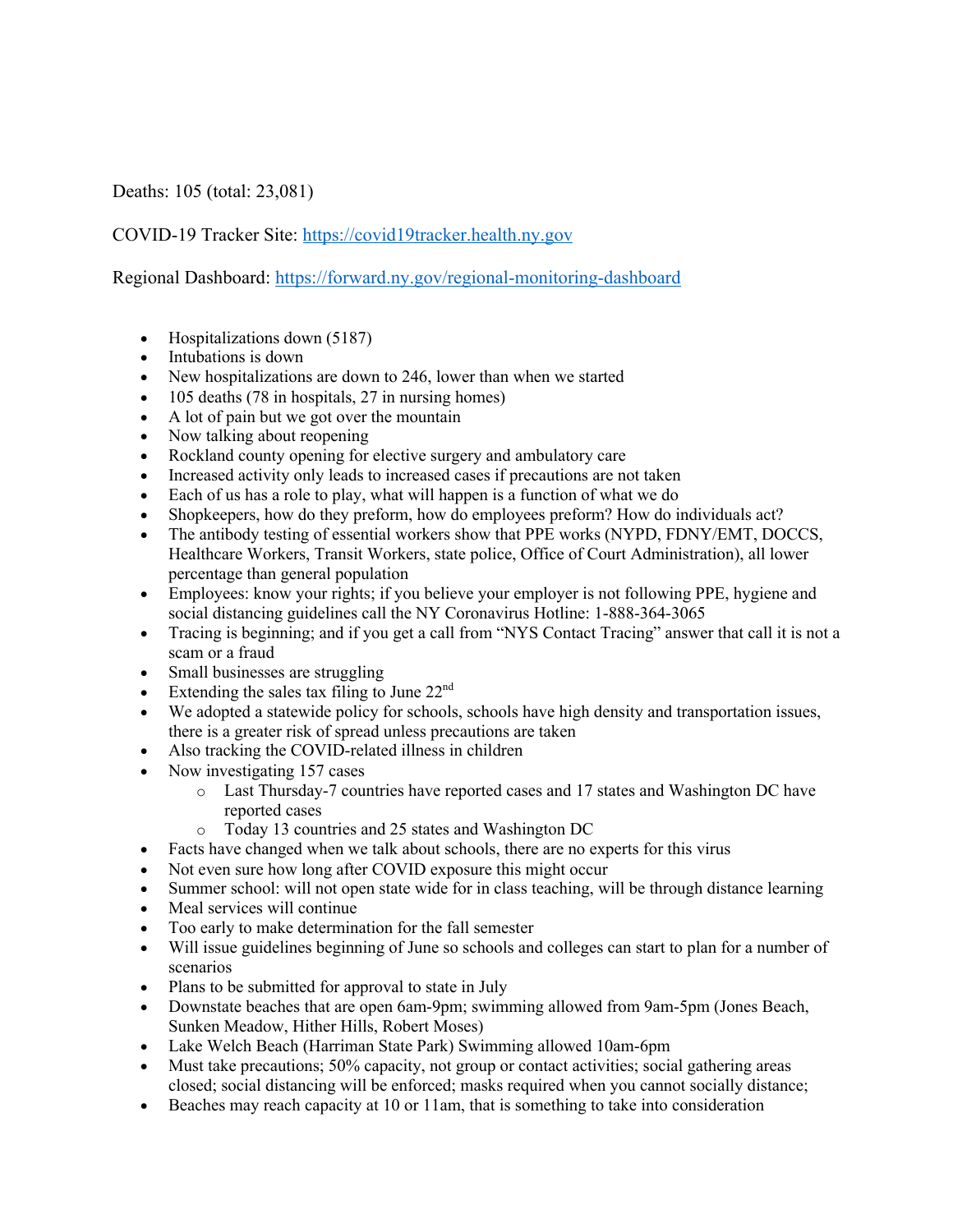• This week is national EMS week, time to thank workers; some gave their lives, very grateful to them

## Q&A:

Summer camps that are sleepaway have made decisions to close, what about day camps?

- Guidelines were prepared but with the new illness we are relooking at them (non-sleep away)
- If we can prepare guidelines and DOH feels it can be done safely
- Guidelines were done for daycares
- We are about aggressiveness in NY but caution is they keep changing the facts on us
- Had thoughts if someone had antibodies, they couldn't get re-infected; now that is unsure
- Until we have answer on syndrome in children, I would not send my child to day camp and if I would not I wouldn't ask anyone else to

When we were the early hotspot; some states presented NYers from coming to their states, what do you do at our airports to keep people from bringing in cases?

- You are right the tables have turned; NY's cases are going down
- We don't do border patrol, that is federal law and agents that can stop people

• Questionable what states role is, looking at it, raises legal and policy

New model shows that many less people would have died if stay at order had implemented earlier?

- Think the situation is worse than story suggests, may lose 100k to COVID
- If country knew more and knew it earlier
- We did a China travel ban Feb 1, did a European travel ban March  $16<sup>th</sup>$  by that time 3 million Europeans traveled to NYS
- Virus was in China in November/December
- NY times didn't call for a shutdown until March  $24<sup>th</sup>$ , should have been December  $31<sup>st</sup>$
- Who knew? The virus was already here. Who should have known? Someone has to answer that question.

What issues would you want legislature to address, have you talk to them?

- Talk to them all along, understand the legislators are working very hard, keeping in touch with the people in district
- Demands in district are very high
- Will discuss whatever needs to be discussed
- Desperate for action from Washington; we will have loss of school aid, healthcare and local governments
- We have to see what Washington does, otherwise we will have to cut about 20%
- Update on numbers for COVID related illness cases in children, what does curve look like
	- 159 cases, believe it is the tip of the iceberg
		- Wouldn't call this s curve, we are in a discovery phase, the more they look the more they find
		- From point of infection, how long until the onset of this syndrome, don't believe we have an answer yet, which is frightening; this could mean the antibodies have a negative effect on your system

How can CT open bars and restaurants, what happened to regional concept?

- We are coordinating, we said from beginning that there one be uniformity, different dentary and infection rate
- Don't have uniformity in our state
- It is collaboration; what others do might affect us
- CT had a different reality

When you shut down schools, city and state didn't seem to be on the same page now doesn't seem to be on same page on reopening schools?

- Don't think we are on a different page, I don't have a position, getting information and data
- Give us plans by July and we will make decision for September
- We speak to city 17 times a day, religious gatherings and beaches, been in lockstep